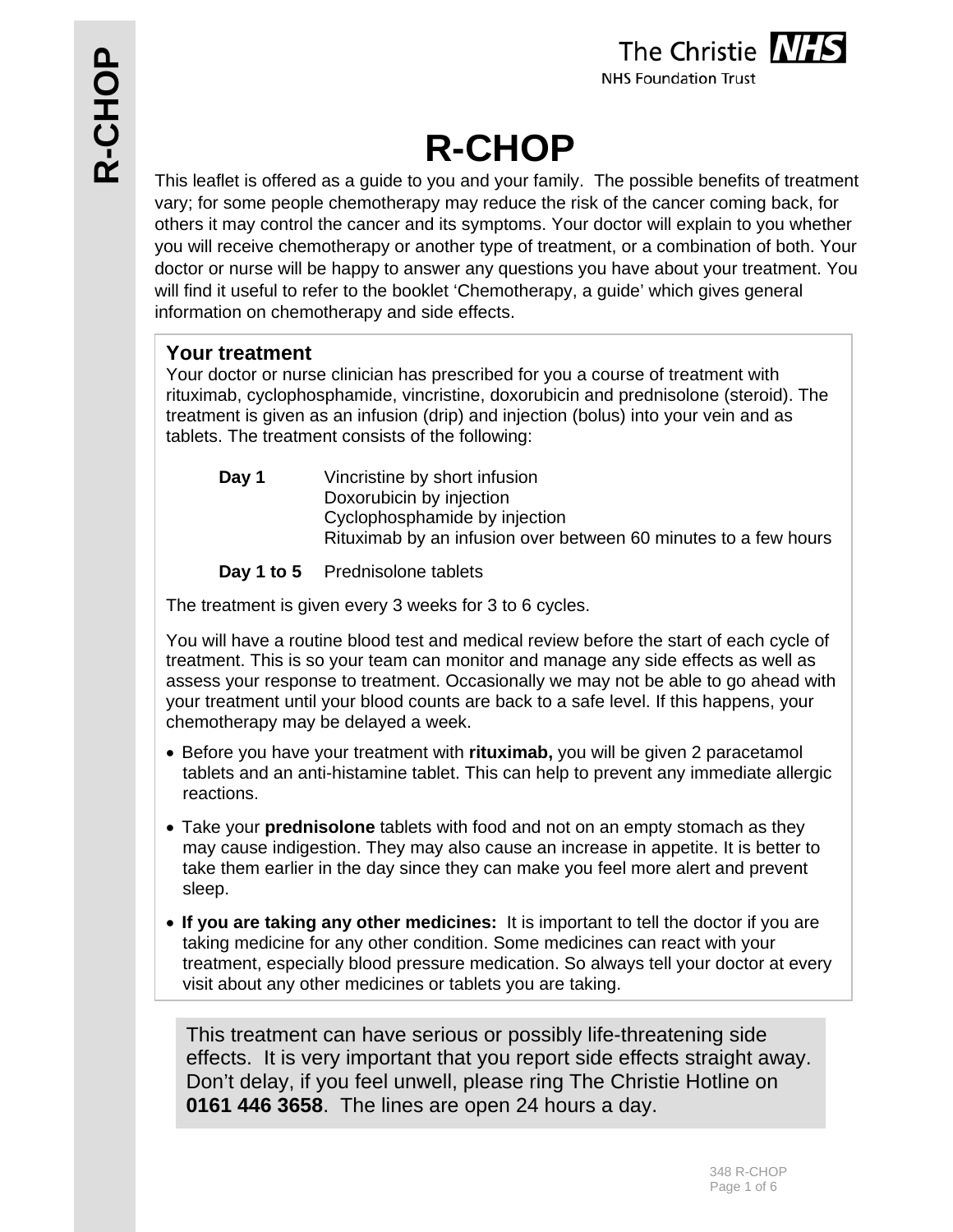# **Possible side effects**

Chemotherapy can cause many different side effects. Some are more likely to occur than others. Everyone is different and not everyone gets all the side effects. Most side effects are usually temporary, but in some rare cases they can be life-threatening. It is important to tell your hospital doctor or nurse about any side effects so they can be monitored and, where possible, treated.

## **Tumour Lysis Syndrome**

This treatment may cause the rapid breakdown of lymphoma cells which may lead to abnormalities in the blood. This problem is more likely if you have a lot of disease or if your kidneys do not work as well as they should do. Your doctor will tell you if you are at risk. You may be given a kidney-protective medicine called allopurinol for the first cycle of treatment, and your doctor may do additional blood tests to monitor this side effect. We sometimes admit patients for the first treatment to give intravenous fluids and kidney-protective medication and twice daily monitoring of blood tests for 48 hours.

## **Common side effects (more than 1 in 10)**

## **Increased risk of serious infection**

You are vulnerable to infection while you are having chemotherapy as this treatment can cause low white blood cells and/or low antibody levels. Minor infections can become lifethreatening in a matter of hours if left untreated. Symptoms of infection include fever, shivering, sweats, sore throat, diarrhoea, discomfort when you pass urine, cough or breathlessness. We recommend that you use a digital thermometer so you can check your temperature. You can buy one from your local pharmacy.

## **If you feel unwell, you have symptoms of an infection or your temperature is 37.5ºC or above, or below 36ºC contact The Christie Hotline straight away**.

#### **Anaemia (low number of red blood cells)**

While having this treatment you may become anaemic. This may make you feel tired and breathless. Let your doctor or nurse know if these symptoms are a problem. You may need a blood transfusion.

## **Infusion related reactions**

 $\Delta$  The side effects of rituximab commonly occur while you are having the infusion including chills, fever and shivering. If you have any of these side effects please tell your nurse straightaway, however, your progress will be monitored regularly. Rarely, you may also develop chest pain, a skin rash, headache, tumour pain, sore throat, chest pain or sickness. If this happens or you notice any swelling around the eyes and face, feel dizzy or faint, or have any shortness of breath during the chemotherapy, please tell the nurse or doctor immediately. This may be an allergic reaction and they may need to slow down or stop the drip. If you do not have any reactions to your first treatment, we may be able to give you subsequent infusions over a shorter period of time.

#### **Hair loss**

Hair loss is usually total. The hair falls out gradually 10 to 14 days following your first course of treatment. The time scale varies from person to person. Please remember that this is a temporary side effect and your hair will grow back when your treatment is completed. Very rarely, hair loss can be permanent. If you would like an appointment with the wig service, this can be arranged for you by visiting the cancer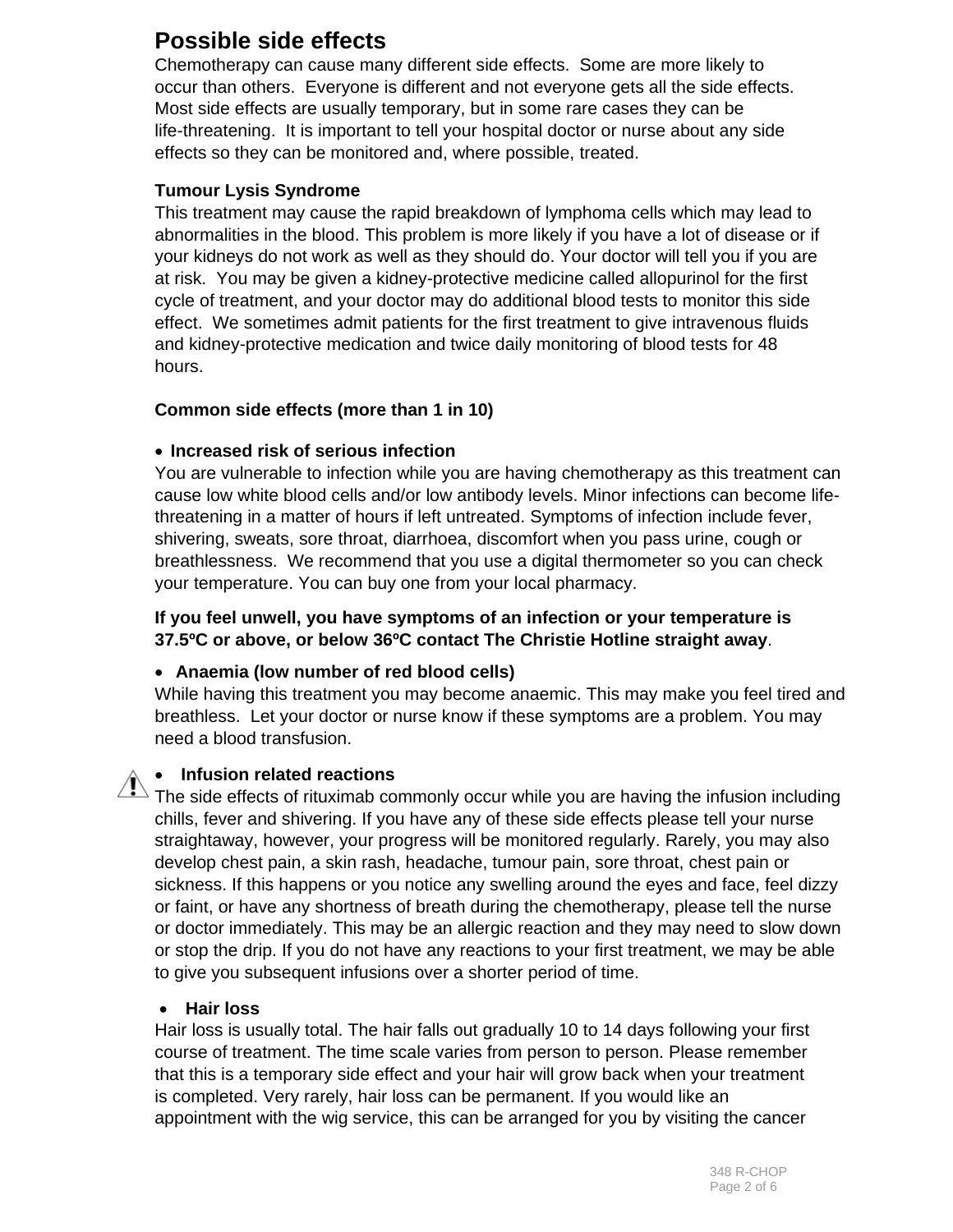information centre, or call **0161 446 8100**. Ask the staff for a copy of the 'Wig Fitting Service'. The Maggie's centre runs a head care workshop. Contact Maggie's on **0161 641 4848** or email **manchester@maggiescentres.org** to arrange an appointment.

## **Lethargy**

Chemotherapy often makes you feel tired and lacking in energy, although this is not usually severe. It can be frustrating when you feel unable to cope with routine tasks. If you do feel tired, take rest and get help with household chores. If necessary, take time off work. Gentle exercise such as walking can be beneficial.

## **Sore mouth and altered taste**

Your mouth may become sore or dry, or you may notice small mouth ulcers during this treatment. Drinking plenty of fluids and cleaning your teeth regularly and gently with a soft toothbrush can help to reduce the risk of this happening. We can prescribe a mouthwash for you to use during treatment. You can dilute this with water if your mouth is sore. Ask your doctor or nurse for further advice. There is also general mouth care information in the chemotherapy booklet. If you continue to have a sore mouth, please contact The Christie Hotline.

Occasionally during treatment you may have a strange taste (metallic or bitter). A strongly flavoured sweet or mint will help to disguise this. Normal taste will usually return after the treatment finishes.

## **Constipation**

Vincristine and some anti-sickness tablets can cause constipation. Try to drink plenty of fluids and eat foods high in fibre. Report this to your hospital doctor who may prescribe a suitable laxative. Ask the staff for a copy of 'Eating: Help Yourself' which has useful ideas about diet when you are having treatment.

#### **Skin and nails**

Rituximab can sometimes cause a skin rash. This is usually mild and easily treated. Please tell your doctor on your next visit. Sometimes blisters develop on your skin. Inform your doctor if this occurs.

Sometimes as a result of the chemotherapy, your skin may appear **darker** in colour or lightly tanned, especially around the joints. This is known as hyperpigmentation. The skin will return to normal when treatment is finished. Some chemotherapy can make your skin more **sensitive to the sun** than usual. Sit in the shade, avoid too much sun and use a sunblock cream. Asian and African-Caribbean people may develop noticeable light patches on their skin.

Your nails may also discolour or become brittle during treatment. The skin and nails will usually return to normal when treatment is finished.

#### **Urine discolouration**

Doxorubicin because of its red colour may discolour your urine red or pink for up to 24 hours following treatment. This is perfectly normal and nothing to worry about.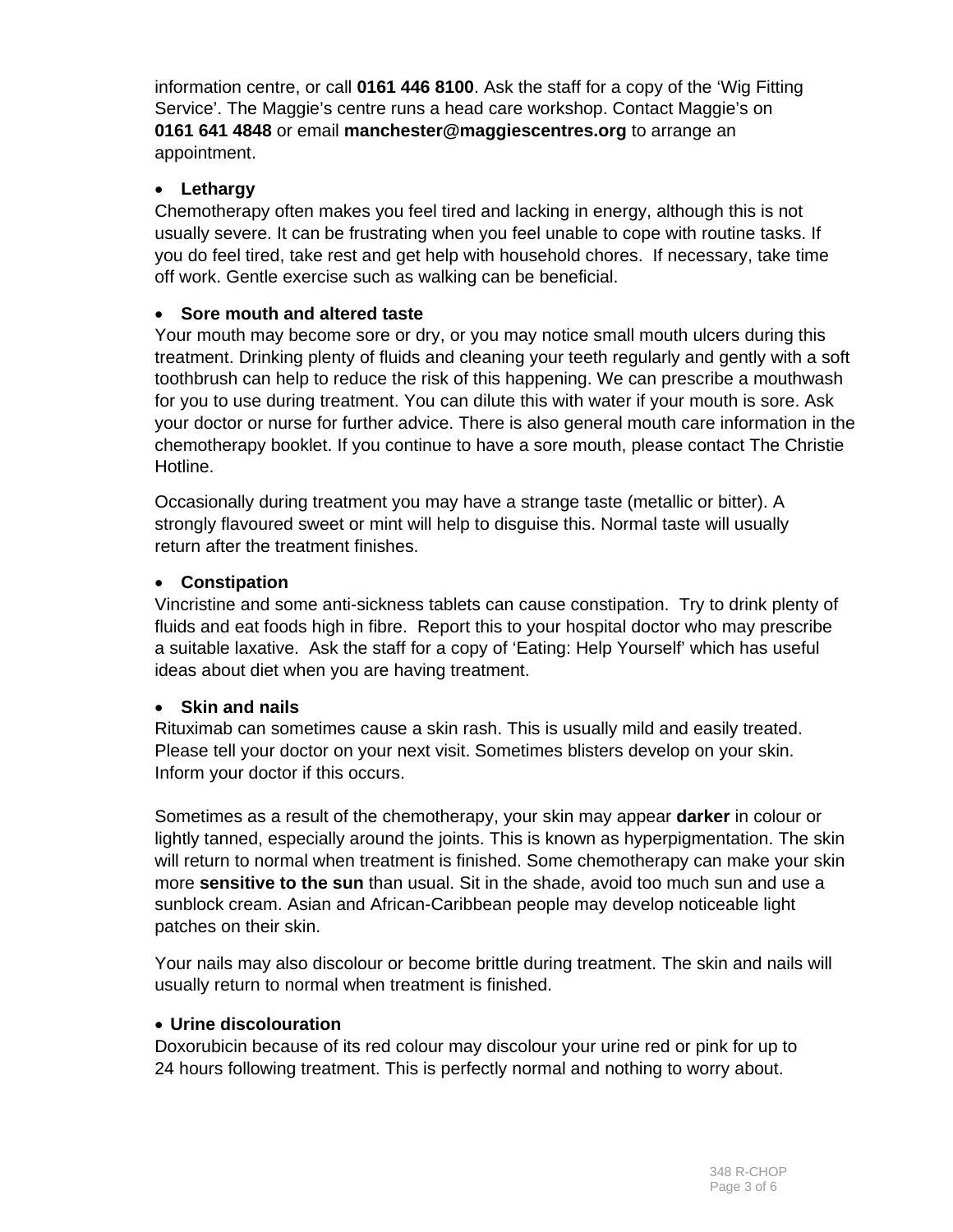## **Uncommon side effects (less than 1 in 10)**

## **Bruising or bleeding**

This treatment can reduce the production of platelets which help the blood clot. Let your doctor know if you have any unexplained bruising or bleeding, such as nosebleeds, bloodspots or rashes on the skin, and bleeding gums. You may need a platelet transfusion.

## **Nausea and vomiting (sickness)**

Nausea and vomiting may occur during treatment, the severity of this varies from person to person. Anti-sickness medication will be given along with your chemotherapy to prevent this. You will also be given anti-sickness tablets to take at home. If you continue to feel or be sick, contact your GP or The Christie, because your anti-sickness medication may need to be changed or increased.

## **Irritation of the bladder**

Cyclophosphamide may cause a burning sensation or irritation on passing urine because the medicine irritates the bladder wall. When you have cyclophosphamide, try to drink plenty of fluids throughout the day and for 72 hours afterwards. Also, try to pass urine as soon as the urge is felt. Tell your doctor or nurse as soon as possible if you have this side effect.

## **Mood changes**

Prednisolone tablets can affect your mood. This may result in mood swings and irritability. You may also have difficulty in sleeping. You may feel very energetic and have a good appetite when you take the tablets, and then lethargic and low in mood when you stop. If you experience this side effect and find it hard to tolerate you should discuss it with your doctor.

## **Blood sugar**

Prednisolone may cause your blood sugar to rise. If you are diabetic then you may need to increase the dose of any diabetic medication you take (insulin or tablets). You should discuss this with your doctor before starting the chemotherapy. Prednisolone can also induce diabetes in people not known to have this disease. This is normally reversible although you may need to take some diabetic medication while you are having chemotherapy.

## **Tingling & numbness in the fingers or toes/muscle weakness**

This is usually only mild and temporary. It can sometimes last for some time or become permanent. Sometimes you may also have difficulty controlling the muscles in your arms and legs or your balance. Please report these symptoms to your doctor on your next hospital visit.

## **Serious and potentially life threatening side effects**

In a small proportion of patients chemotherapy can result in very severe side effects which may rarely result in death. The team caring for you will discuss the risk of these side effects with you.

## **Rare side effects (less than 1 in 100)**

 **Extravasation** is when chemotherapy leaks outside the vein. If you develop redness, soreness or pain at the injection site **at any time** please let us know straight away.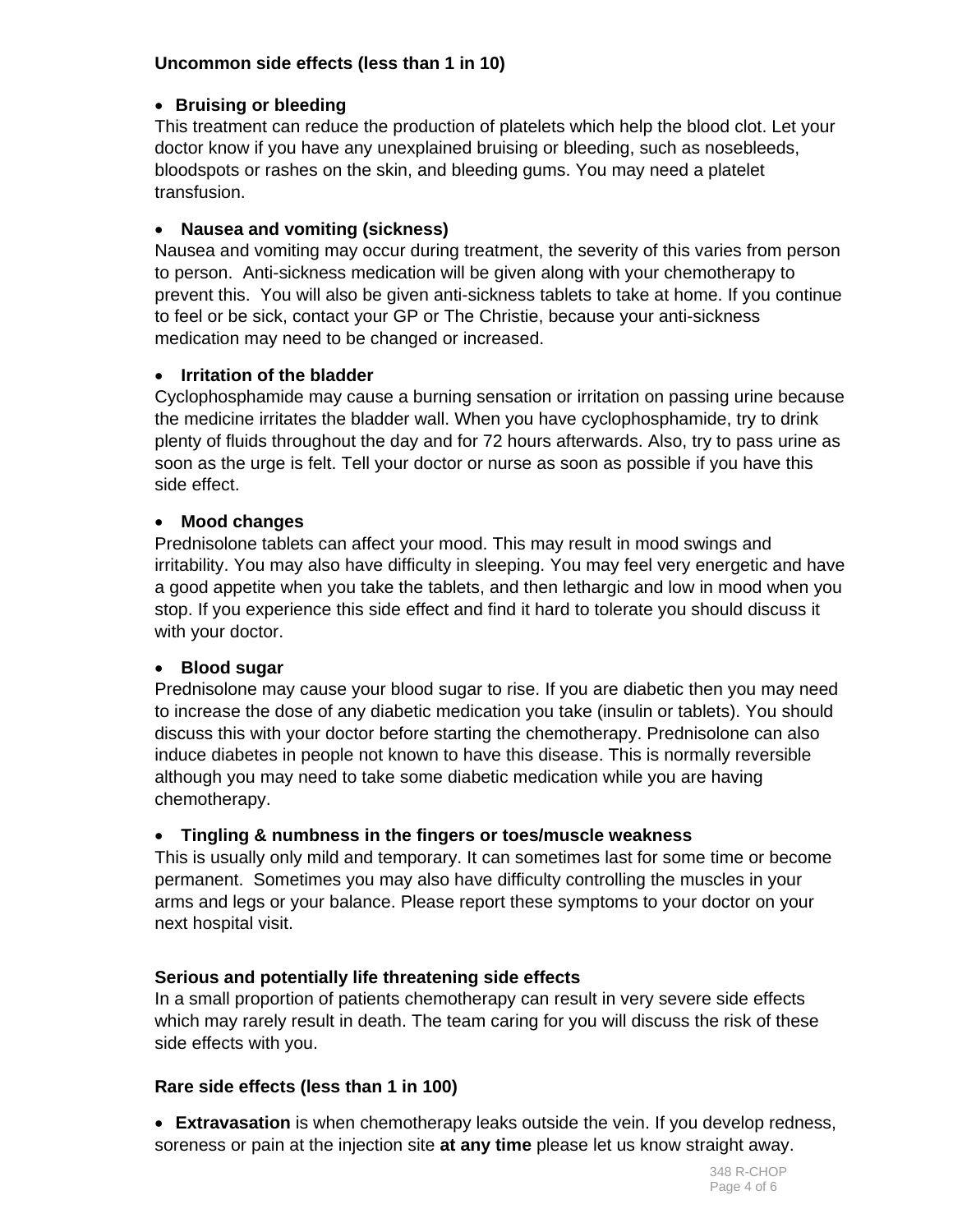# **Sex, contraception & fertility**

**Protecting your partner and contraception:** We recommend that you or your partner use a condom during sexual intercourse while you are having the course of chemotherapy. Chemotherapy is dangerous to unborn babies and this will also protect you and your partner from any chemotherapy drugs that may be present in semen and in the vagina. If you suspect that you may be pregnant please tell your doctor immediately.

**Fertility:** This chemotherapy may affect your ability to have children. Your doctor or nurse should have discussed this with you. If not, please ask them before you start treatment.

# **Late side effects**

Some side effects may become evident only after a number of years. In reaching any decision with you about treatment, the potential benefit you receive from treatment will be weighed against the risks of serious long term side effects to the heart, lungs, kidneys and bone marrow. With some drugs such as cyclophosphamide there is also a small but definite risk of an increased chance of developing another cancer. If any of these problems specifically applies to you, the doctor will discuss these with you and note this on your consent form.

Changes to the heart: Higher doses of doxorubicin may cause changes in the muscle of the heart. This can affect how the heart works. The effect on the heart depends on the dose given. It is very unusual for the heart to be affected if you have standard doses. Tests to see how well your heart is working may sometimes be carried out before the chemotherapy is given.

## **Contacts**

If you have any general questions or concerns about your treatment, please ring the area where you are having treatment:

| • Haematology day unit                | 0161 446 3924                                                                                                                                                                                                       |
|---------------------------------------|---------------------------------------------------------------------------------------------------------------------------------------------------------------------------------------------------------------------|
| • Lymphoma clinical nurse specialists | 0161 446 8573                                                                                                                                                                                                       |
| • Lymphoma secretaries                | 0161 446 3753<br>Professor Radford/Dr Linton<br>0161 446 3360<br>Professor Illidge<br>0161 446 3956<br>Dr Smith<br>0161 446 3332 Professor Cowan<br>Dr Harris/Dr Chan<br>0161 446 3302<br>0161 446 3869<br>Dr Bloor |
| $\bullet$ Palatine Treatment Ward     | 0161 446 3960/3961                                                                                                                                                                                                  |
| • General enquiries                   | 0161 446 3000                                                                                                                                                                                                       |
|                                       |                                                                                                                                                                                                                     |
|                                       |                                                                                                                                                                                                                     |